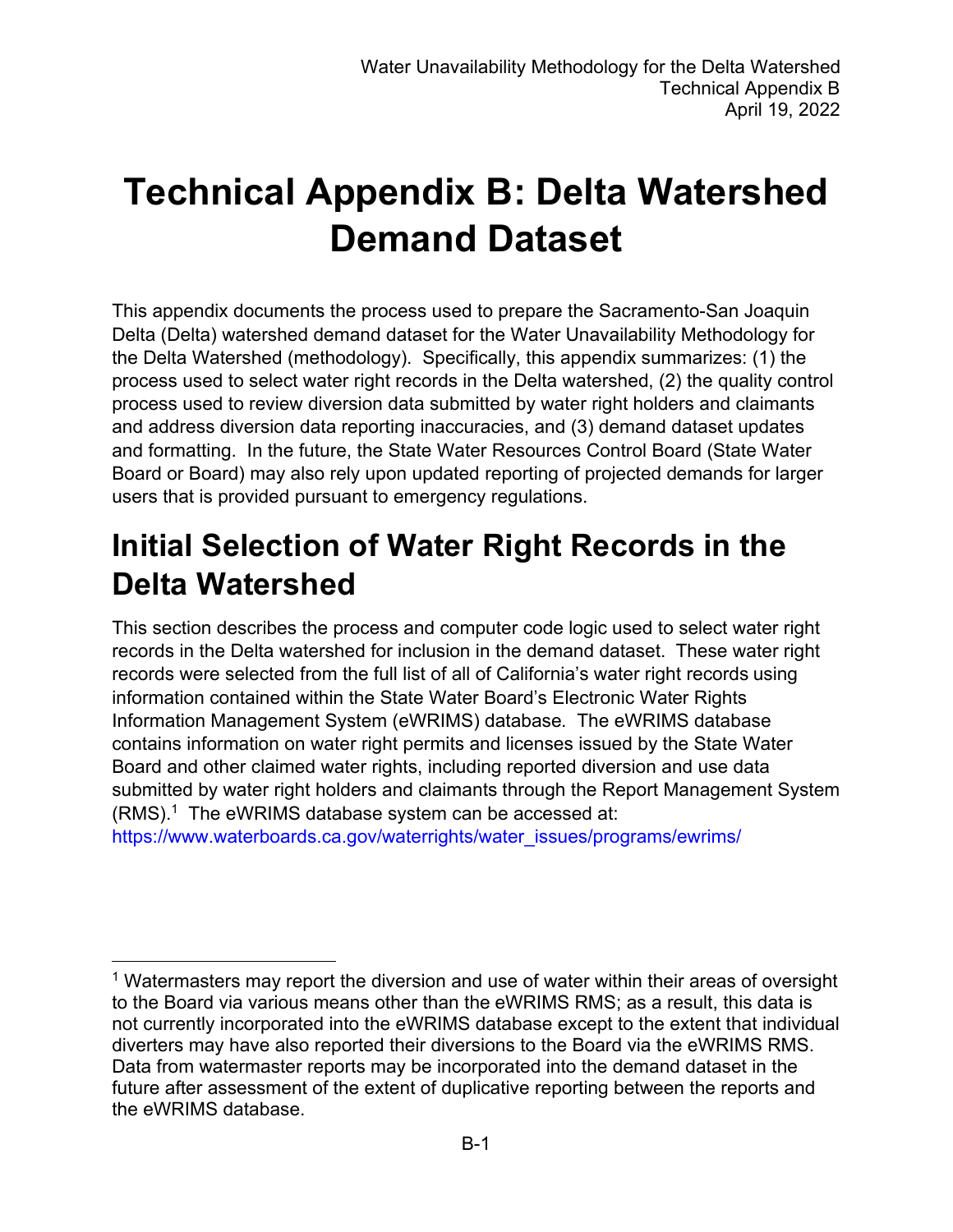### **Selection of All Water Right Records in California**

Using information from the eWRIMS database, a dataset of all water right records in California was created. The dataset of all water right records included other associated information, such as the water right type, status, and reported diversions for calendar years 2018 and 2019.

To compile this dataset, the full record of California's water rights and claims and annually reported water diversion information was obtained from the eWRIMS database. The eWRIMS database is continuously updated by modifications to water right records, such as the addition of new water right records or changes in water right status. Water diversion and use information contained within the eWRIMS database is also updated when annual reports of water diversion and use (annual reports) are submitted or modified by diverters. The initial selection of water right records in the Delta watershed and quality control review described below required a static copy of the eWRIMS datasets, which were downloaded on January 15, 2021. The current copy of the eWRIMS datasets were downloaded on October 6, 2021.

Several plain text comma-separated values (CSV) files, known as eWRIMS flat files, contain the data fields used to create the dataset. Data was compiled from the eWRIMS flat files by the water right Application ID Number. The eWRIMS flat files that contain the data fields used to create the dataset are titled:

- · **Water Rights Master Flat File**: This file contains general information associated with each water right record on file with the State Water Board. Several fields within this flat file were selected, such as: primary owner name, water source name, water right face value, water right status (e.g., active, etc.), and water right type (e.g., Appropriative, Statement of Diversion and Use, etc.).
- · **Water Rights Annual Water Use Report**: This file contains the monthly water diversion and use data submitted by water right holders and claimants in annual reports. Reported total diversions, which included the amounts directly diverted and the amounts diverted or collected to storage, were selected for each month during calendar years 2018 and 2019. For Statements of Diversion and Use, this file contains information about the water right type (e.g., pre-1914, riparian, etc.) submitted by water right claimants as well as information about the year diversion first commenced, as discussed under *Disaggregation of Statements of Diversion and Use.*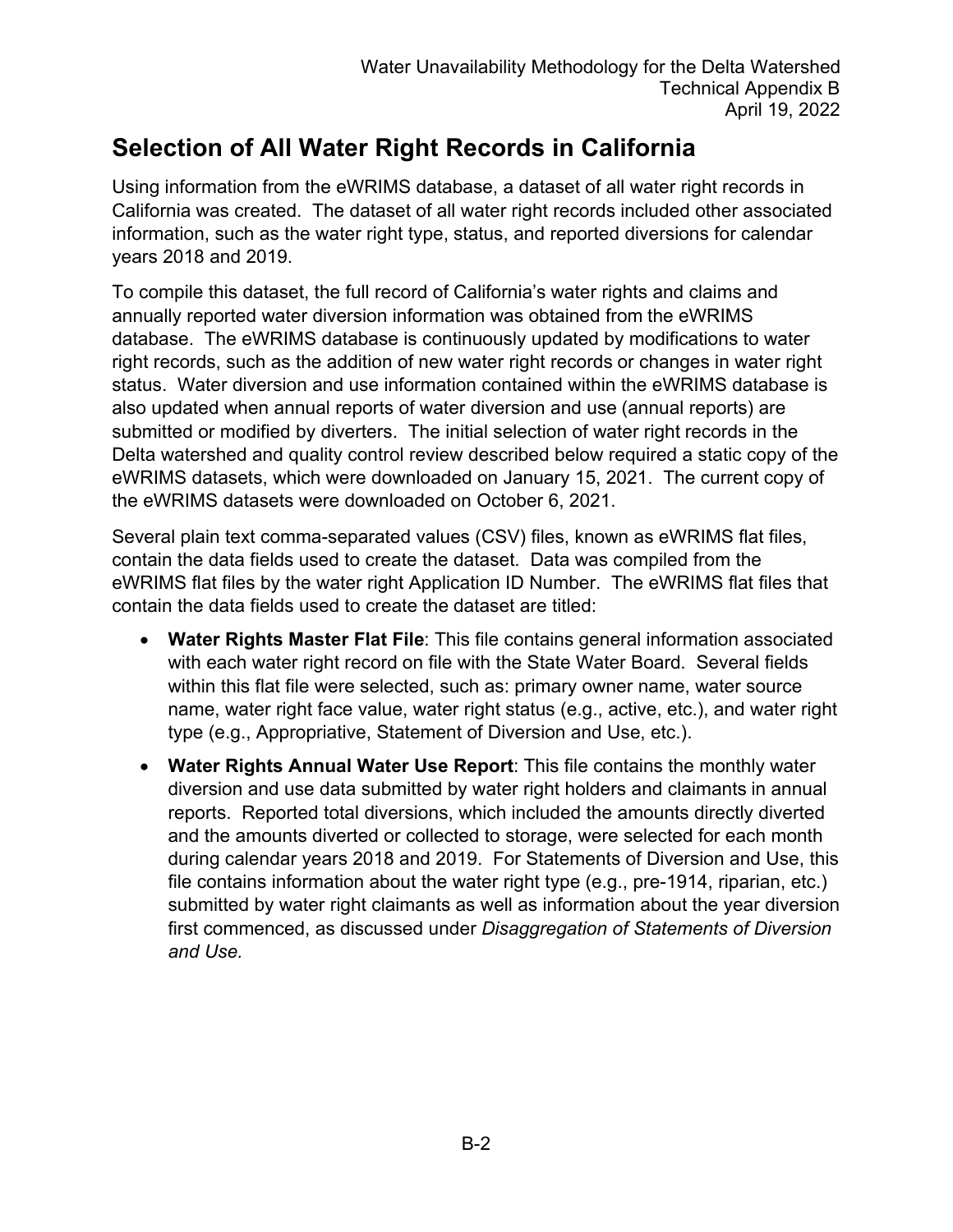- · **Water Rights Uses and Seasons**: This file contains additional information regarding authorized diversion and storage seasons and beneficial uses $^2$  $^2$  for each water right record. Beneficial use information was selected and compiled for each water right record. Some water right records have multiple beneficial uses, and each of the beneficial uses for each of the water right records was aggregated by Application ID Number.
- · **Water Rights Point of Diversion Flat File**: This file contains general information associated with each water right record on file with the State Water Board, including several fields that are also available in the Water Rights Master Flat File. This file contains additional fields that were incorporated into the demand dataset, including: point of diversion location (latitude/longitude), application received date, and application acceptance date. The application acceptance date and application received date fields were used to identify a water right priority date for the post-1914 appropriative water right records, as discussed under *Update and Format Demand Dataset*.

Information from the eWRIMS flat files was used to create one dataset of water rights and claims for all of California on record with the State Water Board.

#### **Selection of Active Water Right Records in California**

The dataset of all water right records was limited to those with an active-type water right status, which includes the following water right statuses:

- · Active
- · Claimed
- · Licensed
- · Permitted
- · Registered
- · Certified

By only including active-type statuses, water rights with inactive-type statuses, such as inactive, rejected, and cancelled, were excluded from the demand dataset.

<span id="page-2-0"></span> $2$  The beneficial uses of water pertaining to water rights are defined in the California Code of Regulations, title 23, §§ 659-672 to include: domestic, irrigation, power, municipal, mining, industrial, fish and wildlife preservation and enhancement, aquaculture, recreational, stockwatering, water quality, frost protection, and heat control.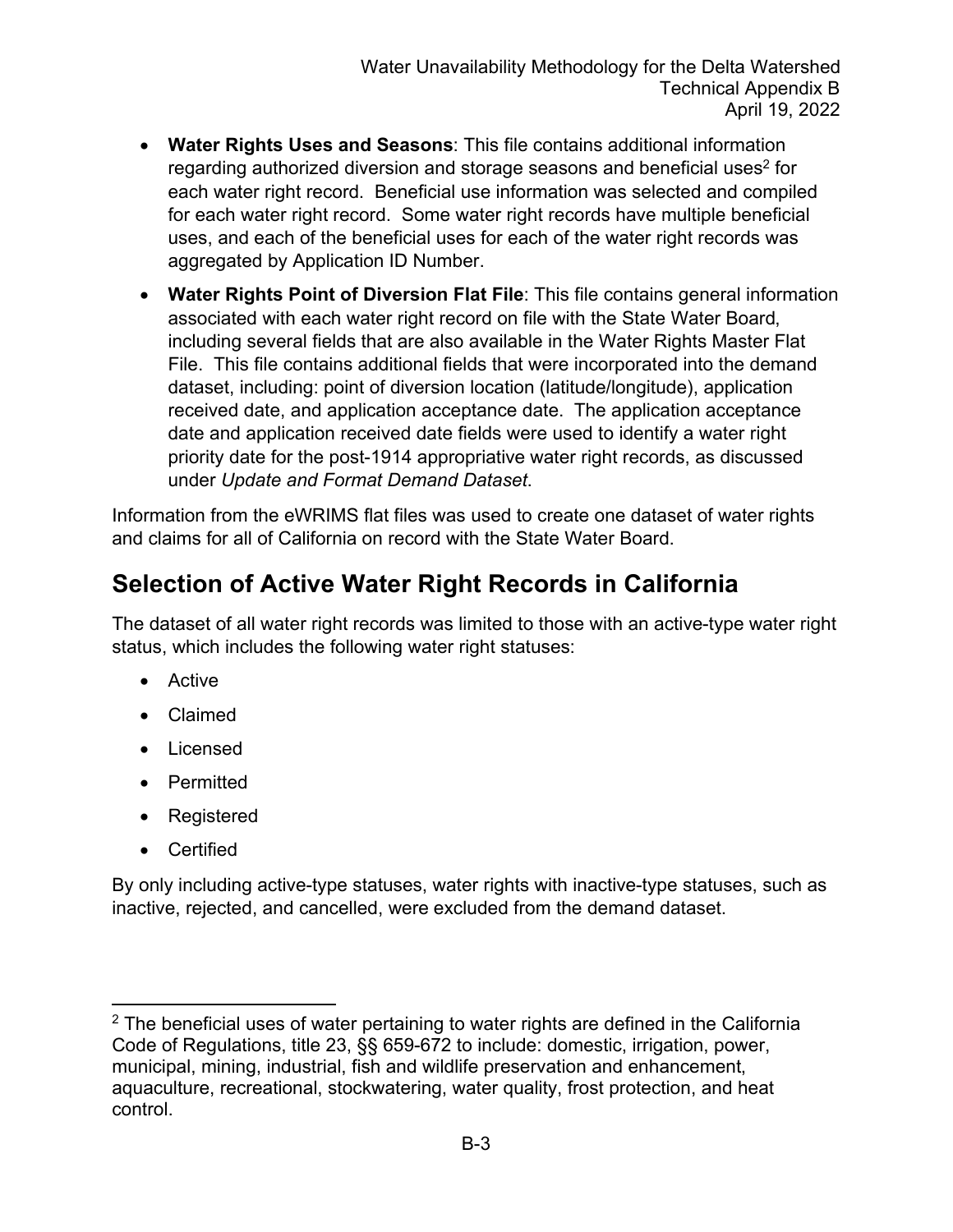### **Selection of Active Water Right Records in the Delta Watershed**

The dataset of active water right records in California was then limited to diversions located in the Delta watershed. Using geographic information system (GIS) software, water right records located in the Delta watershed were selected based on the spatial location of each water right Point of Diversion (POD).

The Division of Water Rights has created an eWRIMS Web Mapping Application that provides the spatial location of all water right PODs in California. A public version of the eWRIMS GIS System is available at:

[https://waterrightsmaps.waterboards.ca.gov/viewer/index.html?viewer=eWRIMS.eWRIM](https://waterrightsmaps.waterboards.ca.gov/viewer/index.html?viewer=eWRIMS.eWRIMS_gvh) [S\\_gvh#](https://waterrightsmaps.waterboards.ca.gov/viewer/index.html?viewer=eWRIMS.eWRIMS_gvh)

The Delta watershed boundaries used for the spatial selection include the following Hydrologic Unit Code level 4 (HUC4) watersheds, as defined by the U.S. Geological Survey (USGS) Watershed Boundary Dataset (WBD):

| <b>HUC4 Number</b> | <b>HUC4 Name</b> |
|--------------------|------------------|
| 1802               | Sacramento       |
| 1804               | San Joaquin      |

A small number of water right records are missing latitude and longitude information for their associated POD and were not captured by the geographic selection. A limited number of records were updated with spatial information prior to the October 6, 2021 update that had previously been excluded from the Delta Watershed selection.

#### **Identification of Non-Consumptive Water Right Records in the Delta Watershed**

Water right records that contain only the following non-consumptive beneficial use types and combinations were identified:

- · Power
- Power and Recreational
- · Power and Industrial
- · Power and Domestic
- · Power and Fish and Wildlife Preservation and Enhancement
- · Power, Domestic, and Fish and Wildlife Preservation and Enhancement
- · Fish and Wildlife Preservation and Enhancement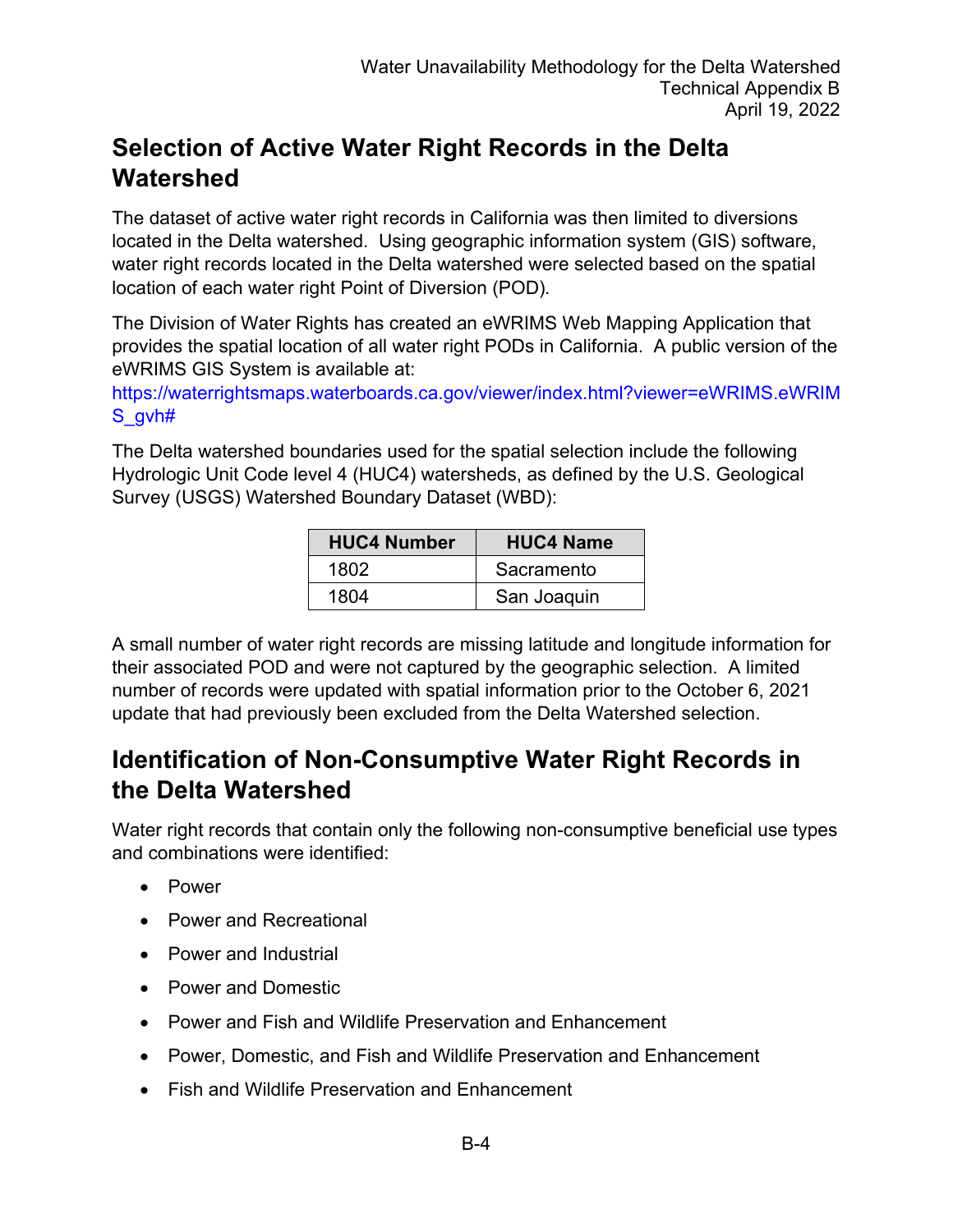The above beneficial use types and combinations were assumed to be associated primarily with non-consumptive uses of water, including hydropower generation and instream flows. Water right records with the Power and Industrial and Power and Domestic beneficial use combinations were assumed to be primarily associated with hydropower generation, with a negligible amount of incidental industrial or domestic uses of water as a conservative assumption for purposes of avoiding overestimation of demands. Accounting for instream flows is described in the main report.

In previous iterations of the demand dataset, all water right records with the above beneficial use types were excluded. However, water right records with the above beneficial use types have been incorporated into the demand dataset as a wet season adjustment (discussed further below under *Wet Season Demand Adjustments*). Nonconsumptive uses, such as for hydropower generation, may change the timing of flows but do not reduce the amount of supply available unless they result in an interbasin diversion. However, non-consumptive water right records that divert water to storage during the wet season can make water unavailable for other users within a month.

A small number of water right records did not contain beneficial use information in the eWRIMS flat files. These water right records were included in the demand dataset. However, many of these were identified as non-consumptive during the review process described below.

## **Selection of Appropriative Water Rights and Statements of Diversion and Use in the Delta Watershed**

The Delta watershed demand dataset was again subdivided to include only the following water right types:

- · Appropriative
- Statement of Diversion and Use
- Section 12 File
- · Temporary Permit
- · Registration Cannabis
- · Registration Domestic
- · Registration Irrigation
- · Registration Livestock
- · Federal Claims
- · Federal Stockponds
- Stockpond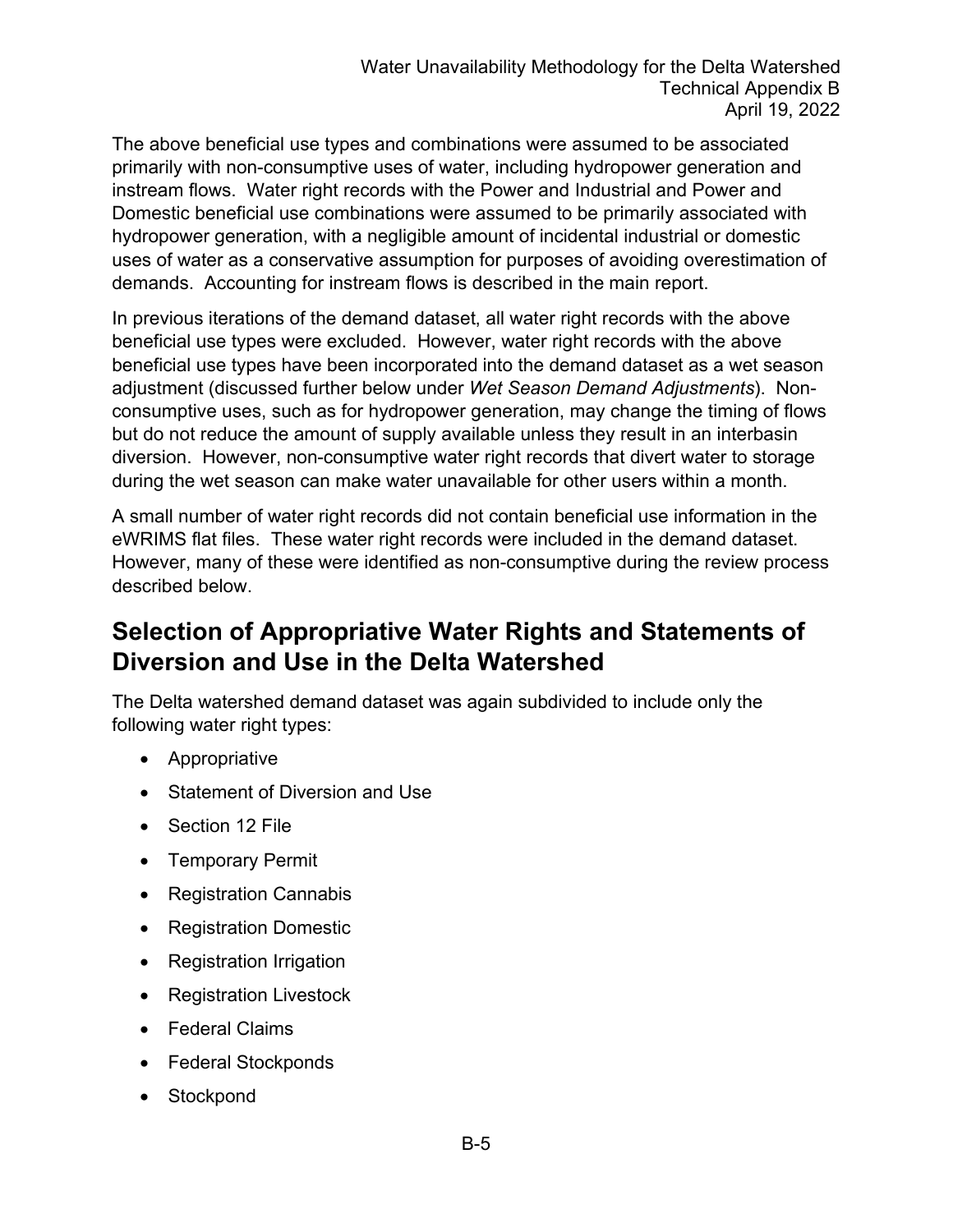Appropriative water rights include post-1914 appropriative water rights (e.g., water right permits and licenses). Statements of Diversion and Use include pre-1914 appropriative and riparian claims. The diversion demands from Appropriative water rights and Statements of Diversion and Use claims are included in the analysis. Other water right types (e.g., registrations, stockponds) are included in the issuance of notices of water unavailability and curtailment orders in keeping with the principles of the water rights priority system, but their demand values are set to zero.

By limiting the demand analysis to Appropriative water rights and Statements of Diversion and Use, minor water right types such as Stockponds, Registrations, Temporary Permits, and other types of water right records were excluded. These other water right types were assumed to constitute a negligible amount of the water diversion and use within the Delta watershed. Excluding these uses from the analysis represents a conservative assumption for the purposes of avoiding overestimation of demands.

## **Quality Control Review**

Diversion data contained within annual reports is self-reported and is not systematically verified for accuracy upon submittal to the State Water Board. As a result, an internal review and quality control effort was conducted. The quality control review process was focused on the review of the total diversion amounts for 2018 and 2019 reported by water right holders or their agents in annual reports. The total diversion amount includes the amount directly diverted and the amount diverted or collected to storage.

The water right records in the Delta watershed demand dataset after initial selection were too numerous to feasibly review in their entirety at this time. Therefore, the scope of the review was narrowed to a subset of water right records, with a focus on the largest diversions in the Delta watershed.

#### **Selection of Largest Diversions in Delta Watershed for Quality Control Review**

The approximately 12,000 total Appropriative water rights and Statements of Diversion and Use claims in the demand dataset after initial selection<sup>[3](#page-5-0)</sup> were subdivided to approximately 580 water right records that include the largest consumptive diversions in

<span id="page-5-0"></span><sup>&</sup>lt;sup>3</sup> Approximately 500 Statements of Diversion and Use and Appropriative water rights with solely non-consumptive beneficial use types were excluded from the initial selection but have now been incorporated into the demand dataset as discussed under *Wet Season Demand Adjustments*.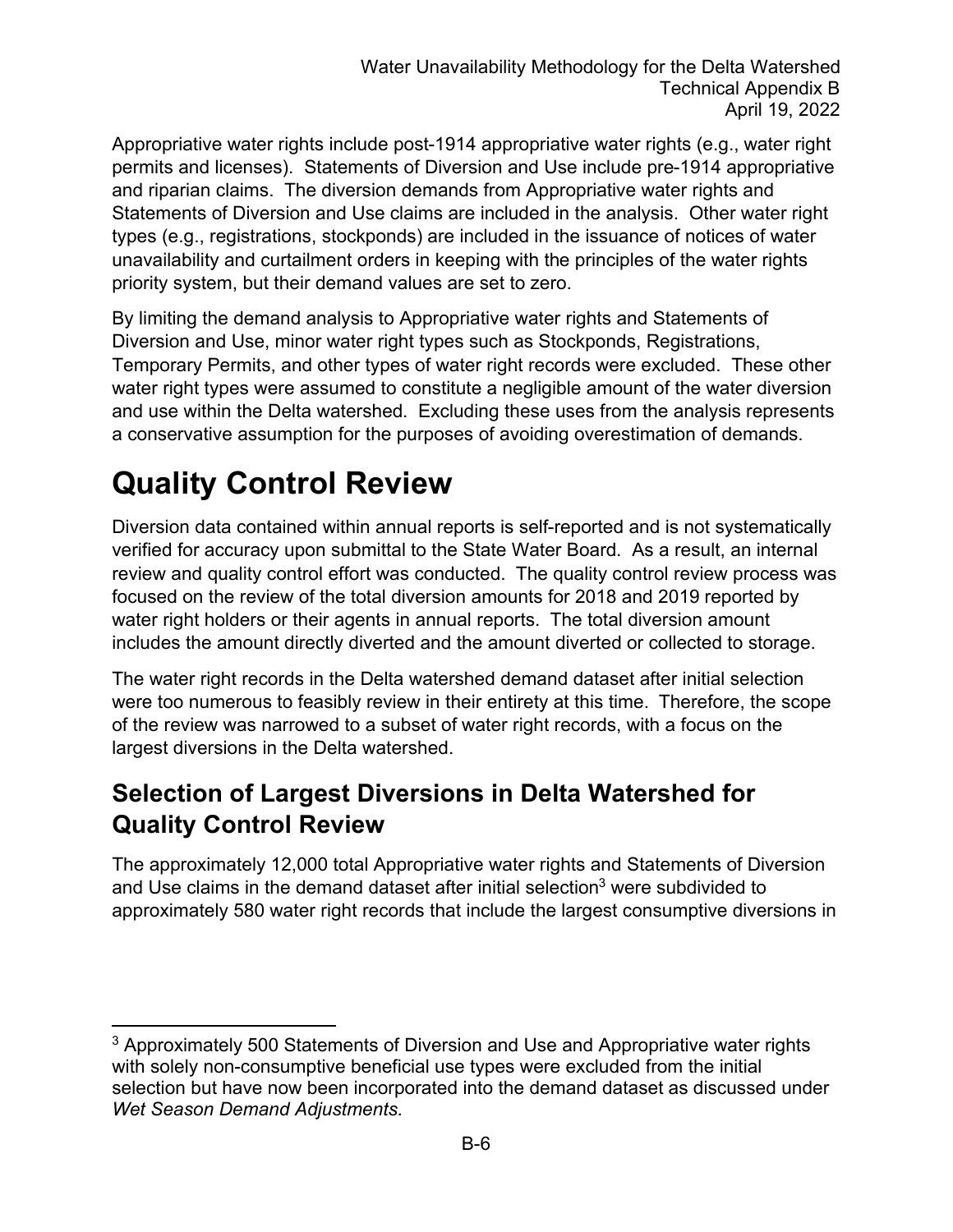the Delta watershed. Criteria used to identify this selection of water right records include:

- · Statements of Diversion and Use with total reported diversion of 5,000 acre-feet (AF) or greater for either 2018 or 2019
- · Appropriative water rights with a face value of 5,000 AF or greater, or a total reported diversion of 5,000 AF or greater for either 2018 or 2019

These water right records were the focus of the quality control review process described below, and together represent approximately 90% of demands in the Delta watershed.

## **Quality Control Review**

The quality control process focused on review of diversion data obtained from annual reports submitted by water right holders and their agents for calendar years 2018 and 2019. For each of the approximately 580 water right records included in the quality control review, the 2018 and 2019 annual reports were accessed through the eWRIMS database system. The contents of the annual reports were reviewed, including but not limited to the following information:

- · Purpose of Use
- Amount of Water Diverted and Used, including monthly amounts directly diverted, monthly amounts diverted or collected to storage, and monthly amounts used
- · Maximum Rate of Diversion, including maximum monthly diversion rates
- · Comments and Additional Remarks

The specific issues that were investigated during the quality control review, and corrected when possible, included:

- · Non-consumptive diversions improperly classified as consumptive
- · Duplicate diversion values, such as the same diversions reported under multiple water right records
- · Diversion data entry and reporting errors, such as incorrect units of measurement and decimal placement errors
- · Reported diversions in excess of the water right's face value (applies to post-1914 appropriative water rights only)

In general, the issues that were investigated relate to the correction of over-reporting of diversion amounts. An overview of the commonly identified issues and corrections that were applied to the demand dataset is provided below.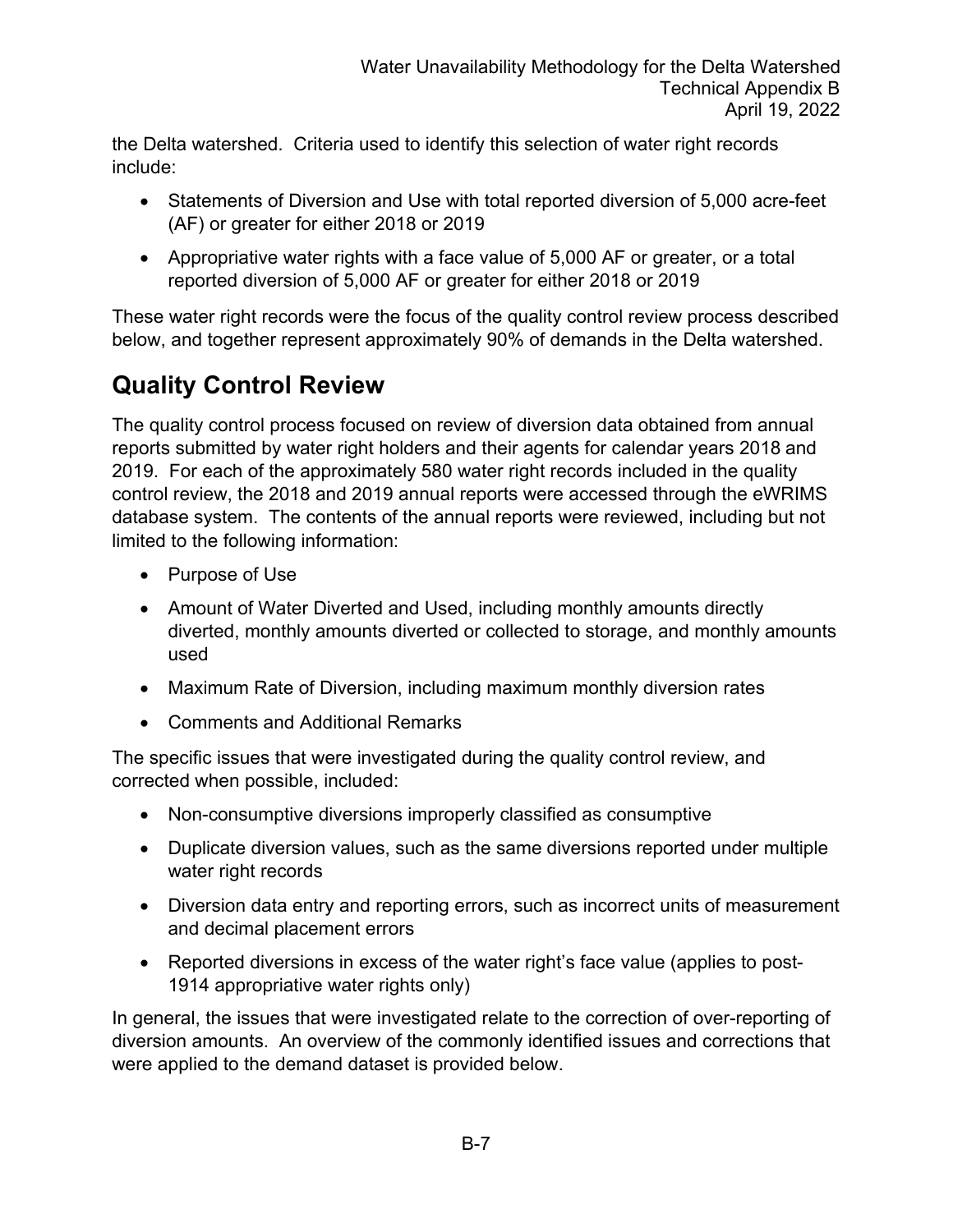In some cases, it was not possible to resolve outstanding issues without further information. State Water Board staff has contacted numerous water right holders or their agents to gather this information. However, it was not feasible to contact all water right holders or agents in all cases where a potential reporting related error was identified or a correction applied to a diversion value. Efforts were prioritized to contact water right holders or agents based on several factors, including reported diversion size and relative level of uncertainty regarding potential reporting-related inaccuracies. Some water right holders and agents did not provide timely responses to inquiries regarding potential reporting related errors. In the absence of additional information provided by the water right holder or agent, estimates of the actual diversion amounts were used based on information contained within the annual report and supplemental information available within the eWRIMS database.

#### **Non-Consumptive Diversions and Uses**

Annual reports reviewed for some water right records appeared to indicate that water was diverted only for non-consumptive use. Water right records were generally identified as non-consumptive based on the reported purposes of use contained within the 2018 and 2019 annual reports. Some non-consumptive purposes of use identified during the quality control review include instream flow uses (e.g., "maintain a live stream"), power generation, or non-consumptive aquaculture uses.

Originally, these records were removed entirely from the demand dataset. However, the current version of the demand dataset retains these records. For these records, the amount directly diverted is set to zero and the amount diverted to storage was left unchanged in the demand dataset.

In some cases, annual reports included both consumptive and non-consumptive purposes of use, such as both power generation and irrigation. It was generally assumed that all water diverted under these records was used consumptively. However, for some water right records, comments or additional remarks included in the annual report appeared to indicate that only a portion of the water diverted was used consumptively, but information was not provided within the annual report to quantify the volume of water diverted for consumptive uses. If it was not possible to quantify the volume of water diverted for consumptive uses, the water right record was identified for outreach to the water right holder to resolve the issue.

#### **Duplication of Reported Diversion Amounts**

Some 2018 and 2019 annual reports contain comments, additional remarks, or other information that clearly indicate a particular diversion was fully reported under two or more separate rights (i.e., duplicated). In these cases, reported diversions were retained for only one record and were changed to zero for the other record(s) in the demand dataset.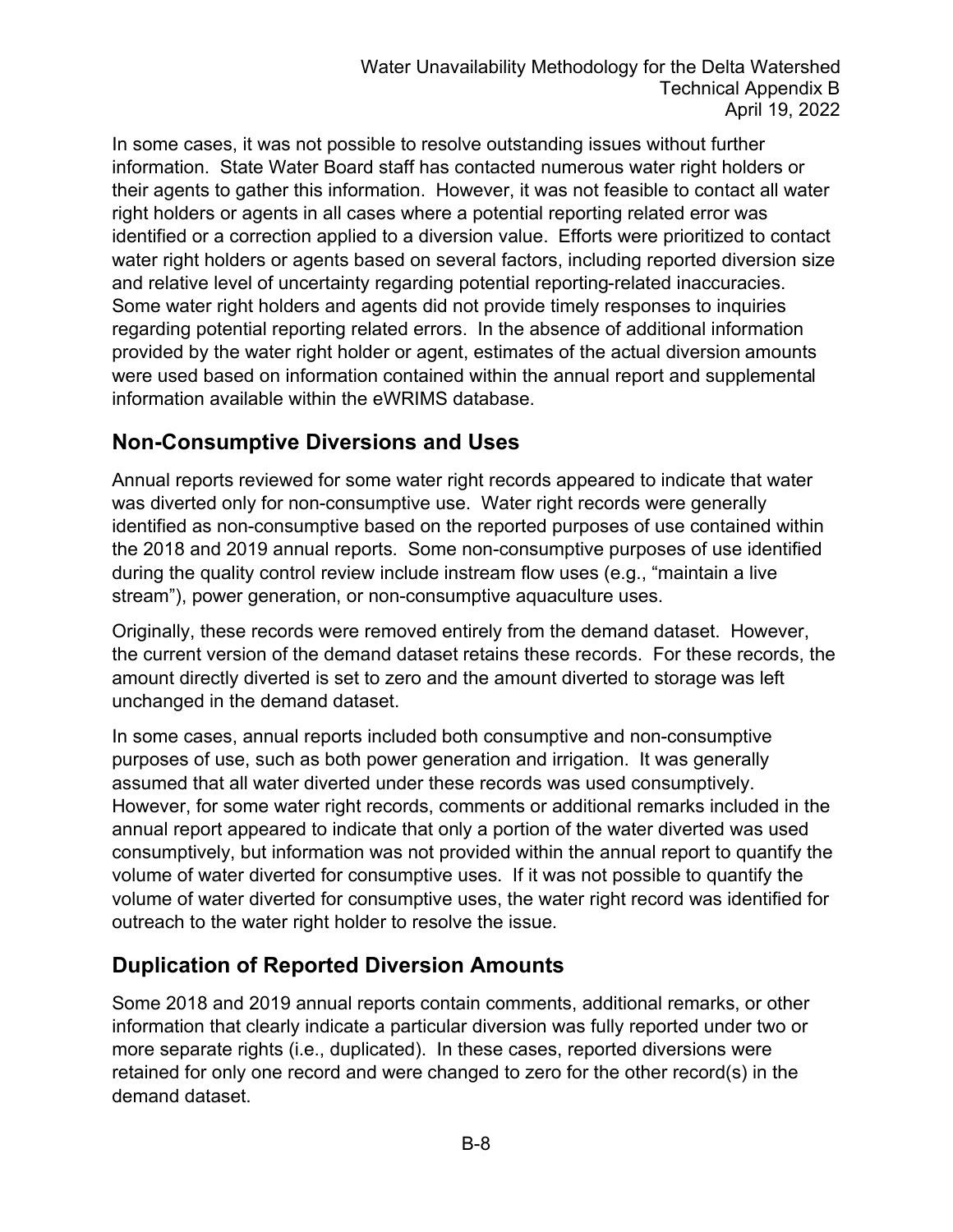Some water right holders have multiple water rights or claims. In some cases, identical monthly diversion amounts were reported under multiple records associated with a particular water right holder, but the annual reports did not clearly indicate if the same diversion volumes were reported under multiple water right records. If it was not possible to determine if the water right holder had reported duplicative diversion volumes under multiple records, the water right records were identified for outreach to the water right holder to resolve the issue.

Some 2018 and 2019 annual reports contain information that appeared to identify some duplicate reporting of the same diversion volumes under multiple water right records, including water right records held by different water right holders. If it was not possible to quantify the volume of water reported under multiple water right records, the water right records were identified for outreach to the water right holders to resolve the issue.

#### **Diversion Data Entry and Reporting Issues**

Numerous diversion data entry and reporting issues were identified during the quality control review, including data entry, unit reporting, and other related issues. Commonly encountered diversion data entry and reporting issues are summarized below.

Diversion data entry issues encountered during the quality control review include misplaced decimal points, apparent reporting of monthly diversion volumes in the wrong data field within the annual report, and other similar issues. When the data entry issue was identifiable, the diversion data was corrected accordingly.

Unit reporting issues encountered during the quality control review include apparent reporting of monthly diversion amounts using incorrect units of measurement, such as reporting of diversion volumes in units of acre-feet instead of gallons (e.g., diverting 1,000 gallons but reporting having diverted 1,000 acre-feet). These unit reporting errors generally resulted in unreasonably large diversion amounts, particularly when compared with the reported purpose of use. Other information contained within the annual report, such as the reported purpose of use, crop acreage, maximum rate of diversion, amount beneficially used, and comments and additional remarks, was generally used to identify and correct the reported diversion amounts. In some cases, a comparison of 2018 and 2019 reported diversions with reported diversions in prior annual reports provided information that informed a correction to the diversion amount.

In some cases, a diversion data entry or unit reporting error was detected, but it was unclear how the reported diversion amounts should be corrected. If it was not possible to correct the diversion amount without supplemental information provided by the water right holder, the water right record was identified for outreach to the water right holder to resolve the issue.

Some additional data reporting errors were also identified during the quality control review, such as annual reports that contain reported monthly diversion volumes in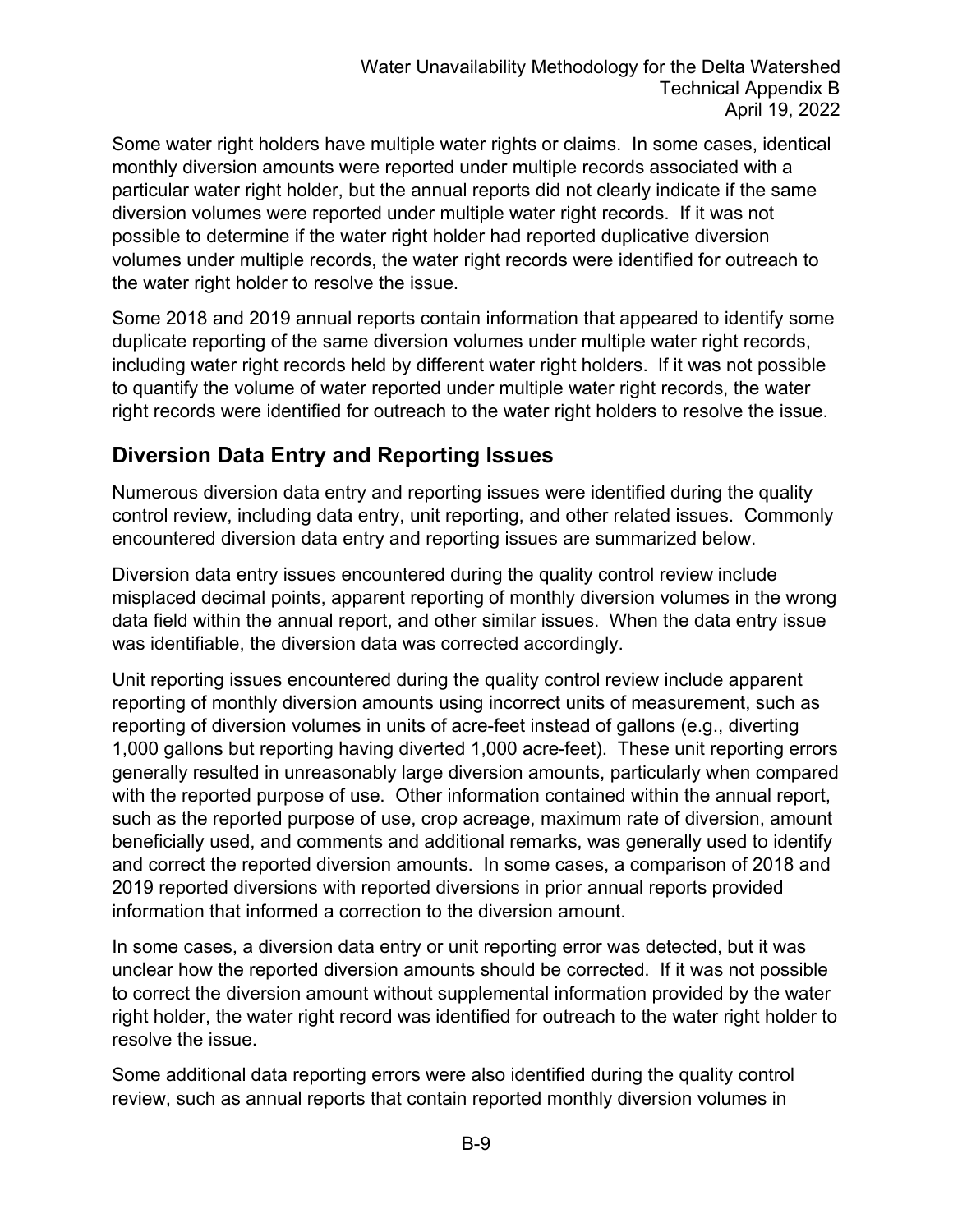excess of the reported maximum monthly rate of diversion. In some cases, it was determined that the water right holder or their agent likely reported the maximum monthly rate of diversion using incorrect units, such as gallons per day (GPD) instead of gallons per minute (GPM). In many cases, this specific issue did not require a correction to the reported monthly diversion amounts. However, some other miscellaneous reporting-related issues were identified during the quality control review that required additional information to resolve. These water right records were generally identified and prioritized for outreach to the water right holder.

#### **Reported Diversions in Excess of Water Right Face Value**

Annual reports submitted for some post-1914 appropriative water rights included reported diversions in excess of the water right face value. In most instances, the reported diversion amount was changed to the face value amount or other updated value based on information contained within the annual report or supplemental information available in other documentation accessed through the eWRIMS database, such as the water right permit or license.

In addition to the records review described above, approximately 100 post-1914 appropriative rights were identified that reported diversions less than 5,000 AF but in excess of the face value of the water right. Most of these diversions are very small. Due to time constraints, no investigation of these records was conducted. In these cases, the reported diversion amounts within the demand dataset were updated to equal the face value of the water right.

### **Wet Season Demand Adjustments**

Water right records identified as non-consumptive based on their beneficial use type (e.g., power only) were previously excluded from the demand dataset. During the dry season, these non-consumptive uses of water do not typically significantly alter the timing of flows or change the amount of water available downstream. However, during the wet season, water right records with non-consumptive beneficial use types can significantly alter the timing of flows when water is diverted to storage. These diversions can make water unavailable for diversion by other users within a month.

Accordingly, the demand dataset has been adjusted to incorporate the approximately 500 Appropriative water rights and Statements of Diversion and Use with nonconsumptive beneficial use types that were previously excluded from the demand dataset. For these records, the direct diversion values contained in the demand dataset were set to zero and the diversion values for these records effectively reflect only diversion to storage volumes. Each water right record in the Delta watershed demand dataset consists of a direct and a storage diversion component. The direct diversion component of a water right with non-consumptive beneficial uses is not considered consumptive use and is excluded from the demand dataset by setting the direct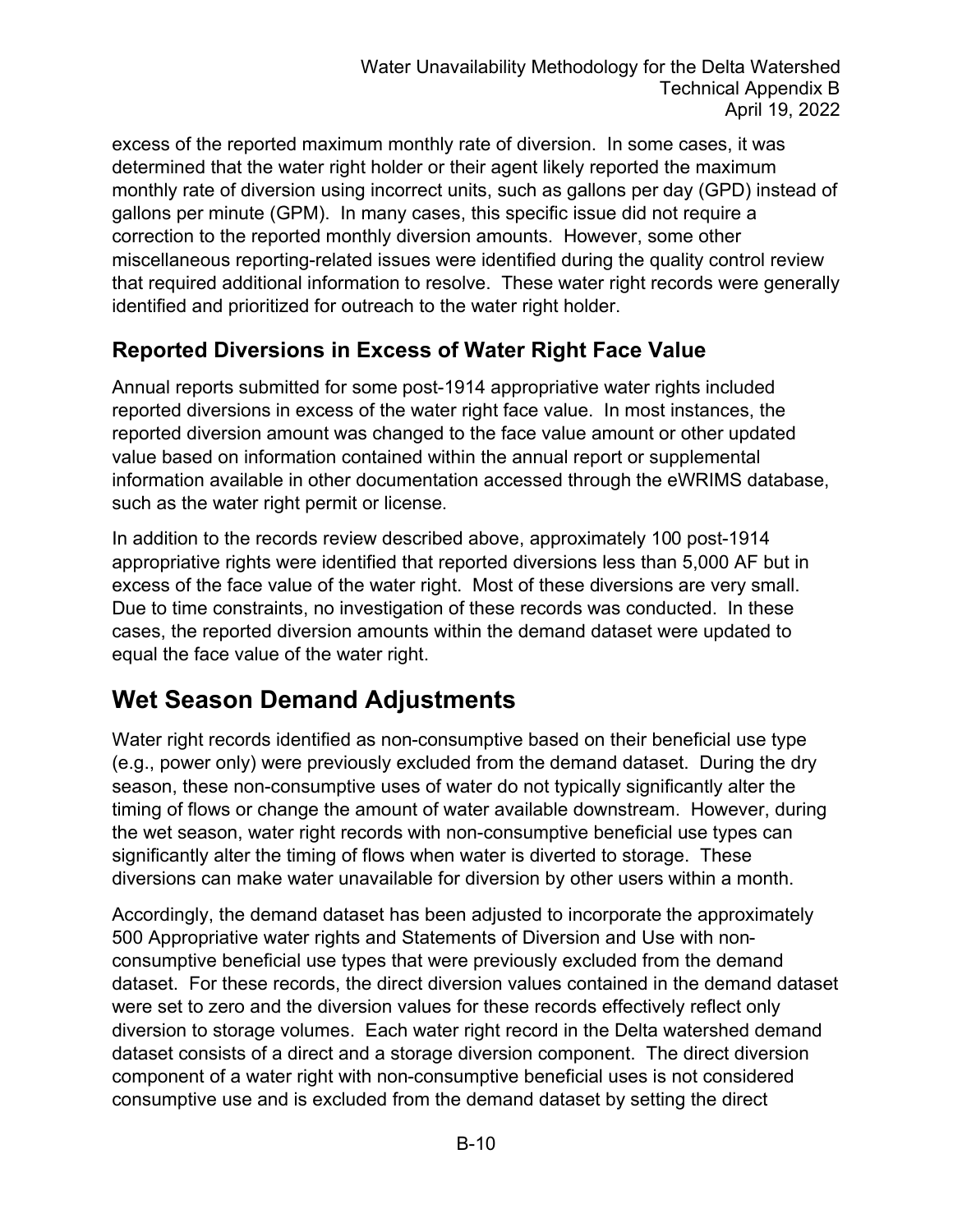diversion component to zero. The diversion to storage component is included in the demand dataset.

A wet season adjustment quality control review effort was conducted following selection of these additional water right records. For this quality control review, Appropriative water rights and Statements of Diversion and Use with a reported diversion to storage volume of 5,000 AF or greater in either 2018 or 2019 were selected. Approximately 75 records were included in this quality control review effort. The 2018 and 2019 annual reports of water diversion and use for these records were reviewed to identify and correct potential inaccuracies in the diversion to storage data, such as diversion data entry and reporting issues.

In addition, this quality control review addressed occurrences of duplicative reporting of diversions to storage under overlapping consumptive and non-consumptive use rights. When identical diversion to storage volumes were reported for consumptive and nonconsumptive water right records held by the same primary owner and associated with the same location, the reported diversion to storage volumes were assumed to be duplicative and the demand value for the non-consumptive water right record was changed to zero. Staff also reviewed information regarding overlapping reporting between consumptive and non-consumptive water right records submitted in the September 2021 Enhanced Reporting Forms<sup>[4](#page-10-0)</sup>, which were required pursuant to the emergency regulation. Staff's review of information regarding overlapping water rights and claims contained in the September 2021 Enhanced Reporting Forms identified additional occurrences of overlapping reporting of diversions under consumptive and non-consumptive water right records. In these cases, the demand value for the nonconsumptive water right record was changed to zero.

#### **Update and Format Demand Dataset**

Following completion of the quality control review process described above, several additional steps were completed to update, format, and export the demand dataset for use in the Water Unavailability Methodology Excel workbook (spreadsheet). The contents of the spreadsheet and the further use of this data are described in Appendix A.

<span id="page-10-0"></span><sup>4</sup> The August 20, 2021 curtailment and reporting orders require monthly reporting of water diversion and use for water rights and claims in the Delta watershed that have a face value or recent annual reported diversion volume of 5,000 acre-feet or greater. For these water rights and claims, diverters are required to provide monthly reports of water diversion and use information for prior months of the current year and monthly reporting of projected water demand by completing the Delta Watershed Enhanced Reporting of Actual Diversions and Projected Demand Form (Enhanced Reporting Form).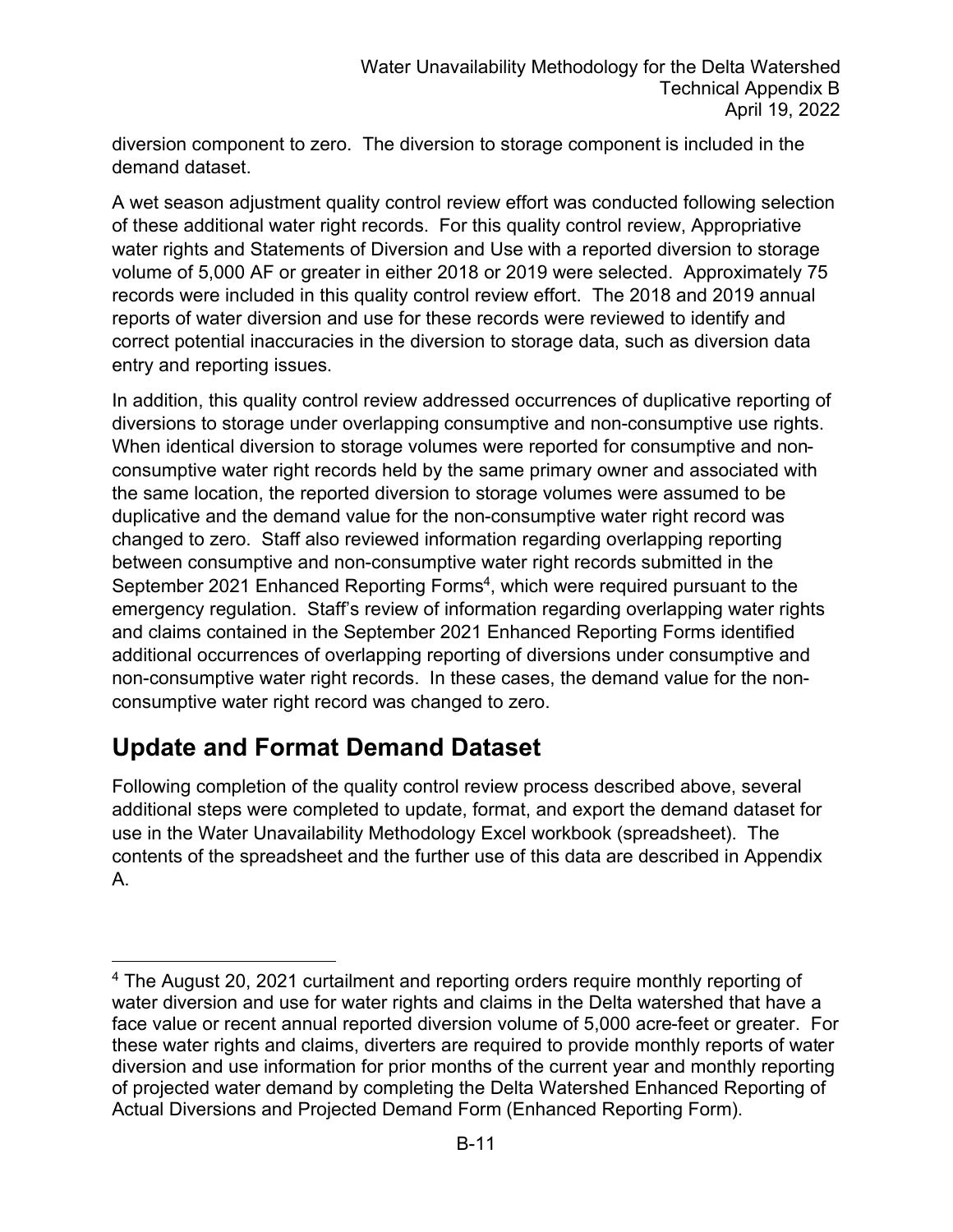As discussed in the main report, several consumptive water right records were also removed from the dataset, including consumptive water rights associated with the Central Valley Project (CVP) Trinity River Division (A005628, A015374, A015375, A016767, and A017374). A small number (approximately 10) of additional water right records were determined to be located outside of the Delta watershed based on their Hydrologic Unit Code level 8 (HUC8) watershed and were also removed from the demand dataset. These records all contain PODs located near the boundary of the Delta watershed that were improperly included in the spatial selection of water right records in the Delta watershed.

The quality control process described above focused on the review of the annual total diversion amounts for calendar years 2018 and 2019. If an annual diversion amount was adjusted as a result of a correction applied during the quality control process, the monthly diversion values were adjusted in a proportional manner.

Some water right holders did not submit annual reports in 2018 or 2019. When an annual report is not submitted, there is no diversion data value recorded in the eWRIMS flat files. In instances where a water right holder did not submit an annual report, the diversion amount was recorded as zero in the demand dataset. This provides a conservative assumption for the purposes of avoiding the overestimation of demands.

Upon completion of the quality control review process, diversion values were merged with a October 6, 2021 copy of the eWRIMS datasets to produce a demand dataset that reflects updates to eWRIMS database information that occurred between January 15 and October 6, 2021. For example, a small number of diverters submitted new or revised 2018 or 2019 annual reports between January 15 and October 6, 2021. These new or revised diversion values were incorporated into the demand dataset. In addition, several water right records were removed from the demand dataset due to changes in water right status from an active-type status to an inactive-type status between January 15 and October 6, 2021.

Appendix A contains more information about the field names and content included in the demand dataset used in the spreadsheet. Many of the demand dataset fields were obtained directly from the eWRIMS flat files. Several other fields, including the Watershed and Legal Delta (True/False) fields, were determined based on a GIS analysis.

One field, Priority Date, was determined using multiple data fields contained within the eWRIMS flat files:

· The Priority Date for the Appropriative, Federal Claims, Cannabis Registration, Domestic Registration, Irrigation Registration, Livestock Registration, Federal Stockponds, and Temporary Permit water right types was based on the 'Application Acceptance Date' and 'Application Received Date' fields in the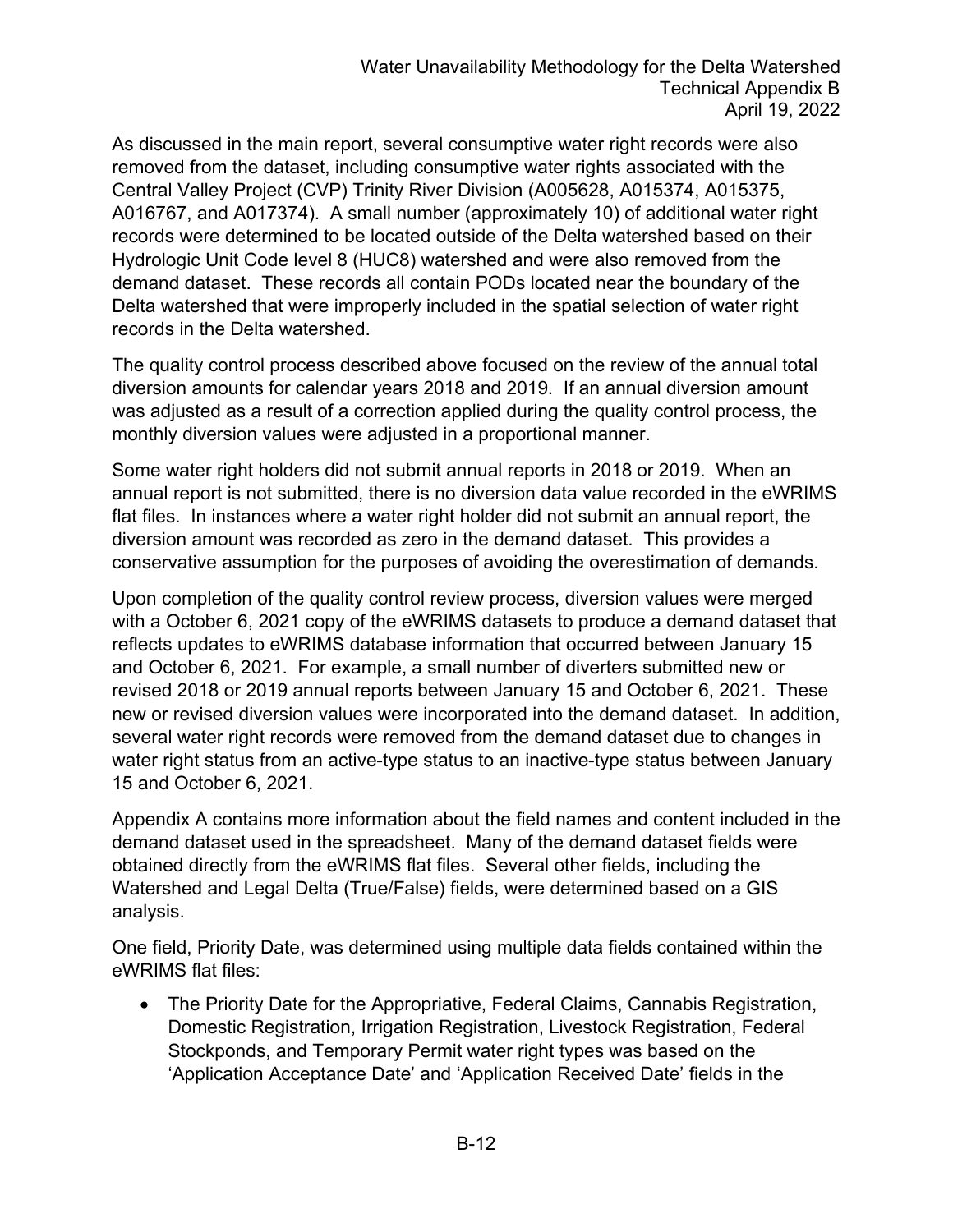eWRIMS database and was determined to be the earlier date among the two fields or were assigned a "project" designation.

- The Priority Date for the Section 12 water right type was copied from the 'Priority' Date' field in the eWRIMS database.
- · The Priority Date for Statements of Diversion and Use was based on the 'year diversion first commenced' or was assigned a Priority date of "Riparian" or "Pending" depending on the Statement of Diversion and Use assigned category. These Statement of Diversion and Use assigned categories and priority dates are described in greater detail in the next section. Statements of Diversion and Use categorized as 'Pre-1914' or 'Unclassified' with 'year diversion first commenced' values greater than 1914 were assigned a priority datetime with a date of 1914/01/01 and a time stamp between 00:00 and 23:59 scaled according to the relative position of the 'year diversion first commenced' value between 1914 and 2022.The Priority Date for Federal Claims was based on the 'year diversion first commenced' if the 'year diversion first commenced' was prior to 1914. Otherwise, the Priority Date was based on the 'Application Acceptance Date' and 'Application Received Date' fields in the eWRIMS database and was determined to be the earlier date among the two fields.
- The Priority Date for Stockpond Certificates was based on the 'Application Acceptance Date' or 'Application Received Date' if the earlier of these dates was after the year 1977. Otherwise, the priority date was based on the 'year diversion first commenced' field.

The demand data diversion values are structured in a wide format, such that each water right record (Application ID Number) exists on a single row with total annual direct diversion and monthly direct diversion amounts for both 2018 and 2019 and total annual storage diversion and monthly storage diversion amounts for both 2018 and 2019. Previous versions of the demand dataset included monthly and annual total diversion amounts for each record that combined the direct diversion and diversion to storage amounts (discussed further under *Disaggregation of Demand Data: Total Diversions to Direct Diversions and Diversions to Storage*). Some water right records divert from multiple PODs or divert within the Legal Delta, with access to water from both the Sacramento and the San Joaquin River watersheds. The demands of these water right records are modified and expanded upon in the Final Demand tab of the methodology spreadsheet. Appendix A provides additional details on these modifications.

#### **Disaggregation of Statements of Diversion and Use**

Water right holders and claimants that divert water under Statements of Diversion and Use provide information about the water right claim type to the State Water Board in Initial Statements of Water Diversion and Use and in annual reports (Supplemental Statements of Diversion and Use). This user-submitted information was obtained from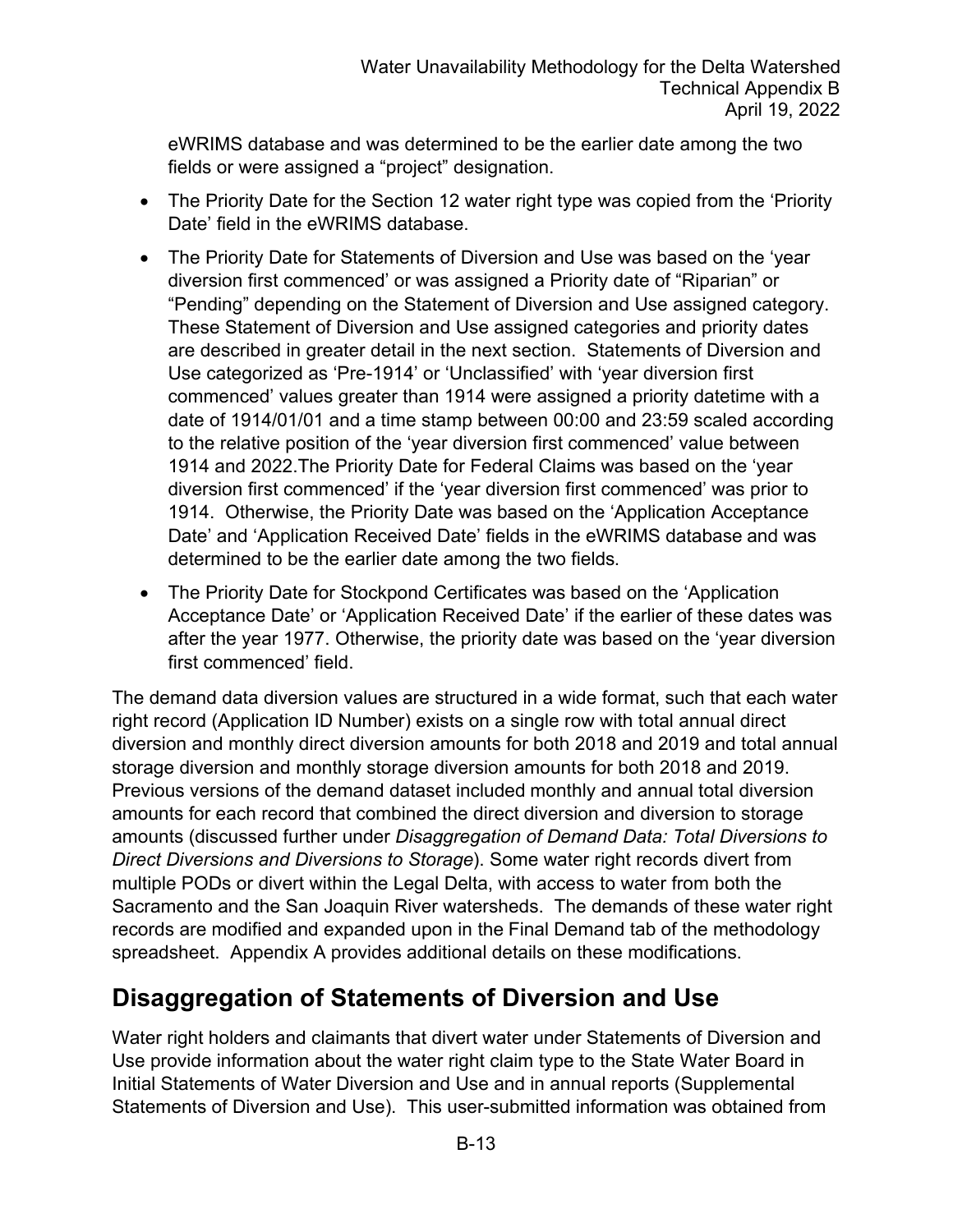the Initial Statements of Diversion and Use and the 2018 and 2019 annual reports and was used to disaggregate Statements of Diversion and Use into several categories.

Statement of Diversion and Use water right claim type information provided in the Initial Statement of Diversion and Use is stored in the 'Sub-Type' field in the Water Rights Point of Diversion Flat File. Statement of Diversion and Use water right claim type information provided in the 2018 and 2019 annual reports is stored in the 'Diverted and Used Under' field in the Water Rights Annual Water Use Report Flat File. Water right claim type information were concatenated and reduced to a minimum set of unique and ordered values for each Statement of Diversion and Use.

The Statement of Diversion and Use water right claim type information was then searched for keywords and a category (Riparian, Riparian or Pre-1914, Pre-1914, Reserved, Other, or Unclassified) was assigned based on matches, as summarized below. The search was conducted in sequence and stopped when the first match was found, following the sequence below with the assigned category in bold:

- 1. **Riparian or Pre-1914** Keywords: RIPARIAN or RIPERIAN and PRE-1914, PRE-14, PRE1914, or PRE14
- 2. **Riparian**  Keywords: RIPARIAN or RIPERIAN
- 3. **Pre-1914** Keywords: PRE-1914, PRE-14, PRE1914, or PRE14
- 4. **Reserved** Keywords: RESERVE or RESERVATION
- 5. **Other**  Keywords: COURTADJ, COURTDECREE, COURT DECREE, HOLDING CONTRACT, COWELL AGREEMENT, or CONTRACT WITH YOLO **COUNTY**
- 6. **Non-Demand** Keywords: STOCKPOND, STOCK POND, PENDING, or PENDINGAPPROPRIATE
- 7. **Unclassified**  did not contain any of the above keywords.

Statements of Diversion and Use assigned to the Riparian category contain the keyword RIPARIAN or RIPERIAN, but do not contain the keywords PRE-1914, PRE-14, PRE1914, or PRE14. Statements of Diversion and Use assigned to the Pre-1914 category contain the keyword PRE-1914, PRE-14, PRE1914, or PRE14, but do not contain the keywords RIPARIAN or RIPERIAN. Statements of Diversion and Use assigned to the 'Riparian or Pre-1914' category contain keywords for both the Riparian and Pre-1914 categories.

Priority dates were assigned to each record in the Pre-1914, Reserved, and Unclassified categories based upon the earliest 'Year Diversion Commenced' value reported in the Initial Statements of Diversion and Use, the 2018 annual report, or the 2019 annual report. These values can be found in the 'Year Diversion Commenced'